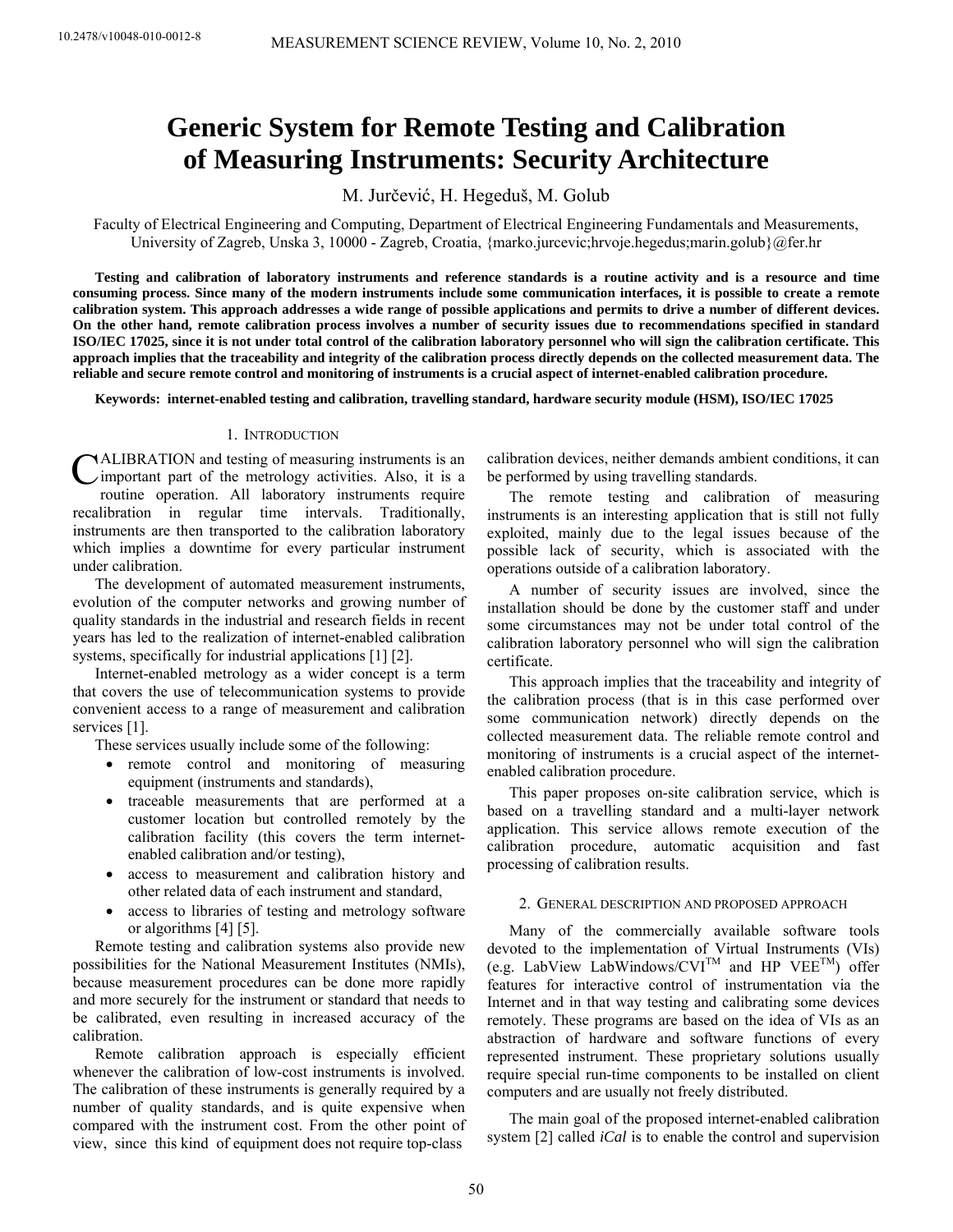of the remote standard(s) and instrument(s) that are used in a calibration process under the conditions that are defined accordingly to the international standard ISO/IEC 17025:2005 [3].

This system consists of a PC-manageable travelling calibration device or artifact standard (travelling unit, TU) that is sent to the client laboratory and a CSP (Calibration Service Provider) server-side application system that controls and monitors the whole process of calibration. It can be any type of calibration device, for example digital multimeter or signal generator.

Travelling standard and device/unit that are under test and/or calibration (UUT) must have a communication interface (e.g. USB, LAN or GPIB) in order to connect them to the client PC that controls the calibration event.

Application on the CSP side performs the calibration procedure without any human assistance on the client side. Also, client-side equipment (CSE) has to self-recognize and make automatic configuration of available interfaces, connected instruments and standards.

After establishing a connection between server and client using ordinary web browser applications, successful authorization using a previously issued personal smart-card, Java applet will open the main form and the remote user is presented with a user interface showing a list of available interface cards and instruments connected to them. According to user's rights in the calibration software, the user can select a specific calibration procedure from a list of available ones, clicking on its name. Before the calibration starts, the software starts a sequence of tests on IEEE 488 interface and instruments physically connected to it. Simultaneously, the client part of the application returns information about hardware status to the server.

Server returns a set of instrument-specific methods needed to drive all the hardware for the specific calibration event to the client side and initiates calibration sequence by sending commands to the client part of the application. The client-side calibration system (which now consists of both CSE and UUT) receives all the commands and instructions from the CSP server. It makes continuous scanning of the instrument readings and sends those results to the server on the CSP side.

All the relevant operations required to create the calibration certificate (data storage, processing and calculation) are executed on the CSP side. On the completion of the calibration procedure, the results are processed, stored and also returned to the client and displayed.

After the calibration procedure is completed, all the clientside calibration system components (CSE) are returned to the CSP office for a test and verification. If the equipment passes this test, a calibration report is sent to the client.

This document should contain the date and time of calibration event, some information about calibrator output data, the minimum and maximum measurement uncertainty, the measurement results, the differences between measured data and calibrator outputs, and the calibration timing.

The use of a client-server application is mandatory in order to control the calibration procedure and to perform a real-time check of the calibration results. This makes the operator on the CSP side able to address error events that could happen while the procedure is in progress. On the other hand, such a choice

requires protection of sensitive information that is sent over the Internet. Also, this operation is not in total control of the CSP staff, so the client-side PC and calibration management software can be illegally modified before the calibration procedure starts.

## 3. SYSTEM COMPONENTS DESCRIPTION

A framework for a generic PC-based calibration system that is able to adapt to different types of calibrations is proposed. The solution consists of a hardware (calibration instruments and additional hardware equipment on the client side) and a software part (server and client modules) [2].

Model of the client-side equipment – the travelling unit (TU) is made up of one or more reference standard(s) or device(s) equipped with a communications module.

The communications module is a common name for a component that communicates with the client-side control PC. For this purpose an IEEE 488 internal or external (USB, Ethernet, RS-232 or other type) interface card is usually used. The communications module sets all the parameters for reference standard and collects the measurement data during the verification and calibration process. A calibrated environmental probe can be used if necessary to acquire the client-side temperature, pressure and humidity values.

The calibration procedure consists of:

- identification and configuration of remote side equipment,
- identification and verification of UUT (using the IEEE 488 communications and visual control if necessary),
- testing the functionality of the remote calibration system,
- acquisition of the measurements carried by reference standard (or device) and UUT.

Regarding the software part, the calibration system architecture consists of server and client unit. The implementation code is divided into several main parts (as shown in Fig.1 and Fig.2):

- a set of instrument-specific calibration scripts that allow to update or add new programs for measurement procedures,
- a device-independent control and monitoring layer,
- network communications control layer,
- database storage management system layer.

Architecture mentioned above assures several advantages: simplified management and control of the hardware resources, reliable and secure communication between client and CSP side and foolproof software upgrades and modifications.

Most of the system operations that are carried out within a test and calibration procedure are based on the abstract functional layer. This approach helps to simplify software control and monitoring of instruments, because it is independent of the instruments connected to the client-side control computer.

The software that runs CSP and client-side calibration and certification procedures is under constant development. The core software components that run on the client side depend on Java technology. Java ensures portability and permits usage of Java Native Interface (JNI) providing direct interaction to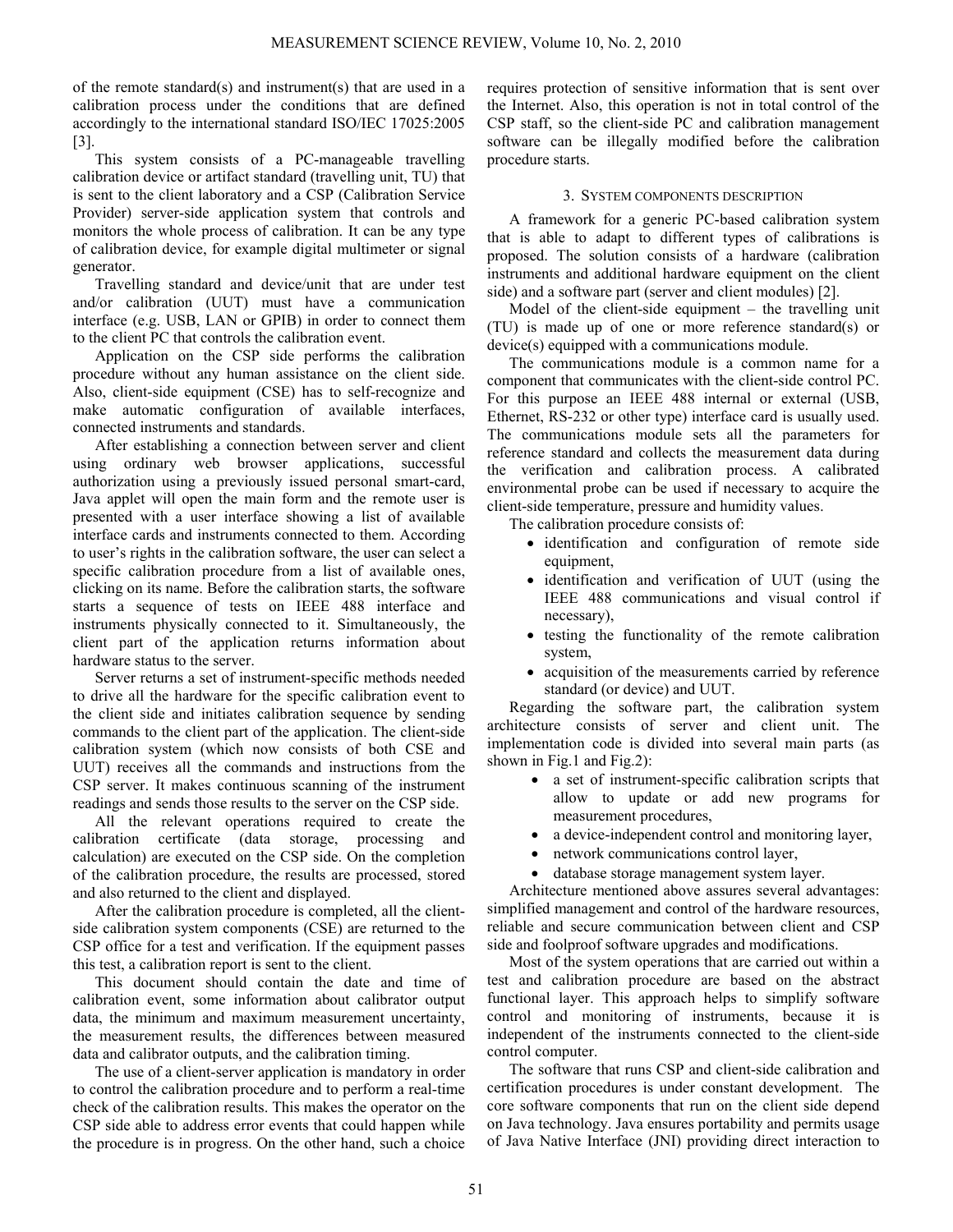the native instrument drivers usually distributed from their manufacturers as C++ dynamic link libraries (C++ DLLs). This way it is convenient to drive hardware peripherals and instruments.



Fig.1 Architecture of *iCal* server



Fig.2 Architecture of *iCal* client

Client-side software components are divided into several main parts (as shown in Fig.2):

- platform-dependent driver interface to the communications controller (e.g. GPIB interface card) manufacturers drivers (one DLL library under Windows or SO library under Linux),
- platform-independent Java interface to the platformdependent driver interface (in a form of a JAR file),
- main application that provides GUI to the client personnel and operates the calibration procedure in a form of signed and authorized JAR (Java ARchive) applet or JNPL (Java Web Start) application.

Also, client-side software needs GPIB controller (or other type of interface controller) drivers to be installed on the client-side PC.

Java applet [2] that runs on the client side is relatively small in size (approx 50 kB in size) and has no dependency on a specific calibration procedure at all.

It is actually a small graphical user and hardware interface that is controlled from a server side over Java Remote Procedure Call (Java RPC). It receives all the commands and sends measurement results over custom-designed RPC protocol (that is transported over network using secure connection).

Custom RPC message and data structure as a DTD (*Document Type Definition*) is as follows:

<!DOCTYPE rpc [ <!ELEMENT rpc (function+)> <!ELEMENT function (item\*)> <!ELEMENT item (#PCDATA|item)\*> <!ATTLIST rpc version CDATA #REQUIRED> <!ATTLIST function name ID #REQUIRED> <!ATTLIST item name CDATA #REQUIRED> <!ATTLIST item type (string|integer|float|struct) #REQUIRED>]>

This is generic RPC message interchange definition that is used for sending function requests and data transfer between server and a client. It provides possibility for extensions and upgrades of functions and new control commands in future without the need for client code modifications.

Fig.3 shows the current version of the authorization protocol and data transfer between server and client part.



Fig.3 Authorization protocol between client and server

Authentication and secure network connection relies on a pair of public and private keys (public-key infrastructure, PKI) assigned to calibration system server and all the users and instruments involved in testing and calibration procedures [6] [8]. Private keys are placed on smart-cards and are distributed to personnel that operate the calibration system (and calibration equipment). Public keys belonging to them are kept in the directory services server database.

There are several steps involving secure network connection:

- 1. client connects to a server over some kind of telecommunication network,
- 2. server generates challenge data (32-bit) and sends it to a client,
- 3. client returns digital seal using RSA algorithm based on challenge code received from server, user identification (32-bit) and definition of supported RPC protocol in a XML form (server's public key is already stored on a user smart-card),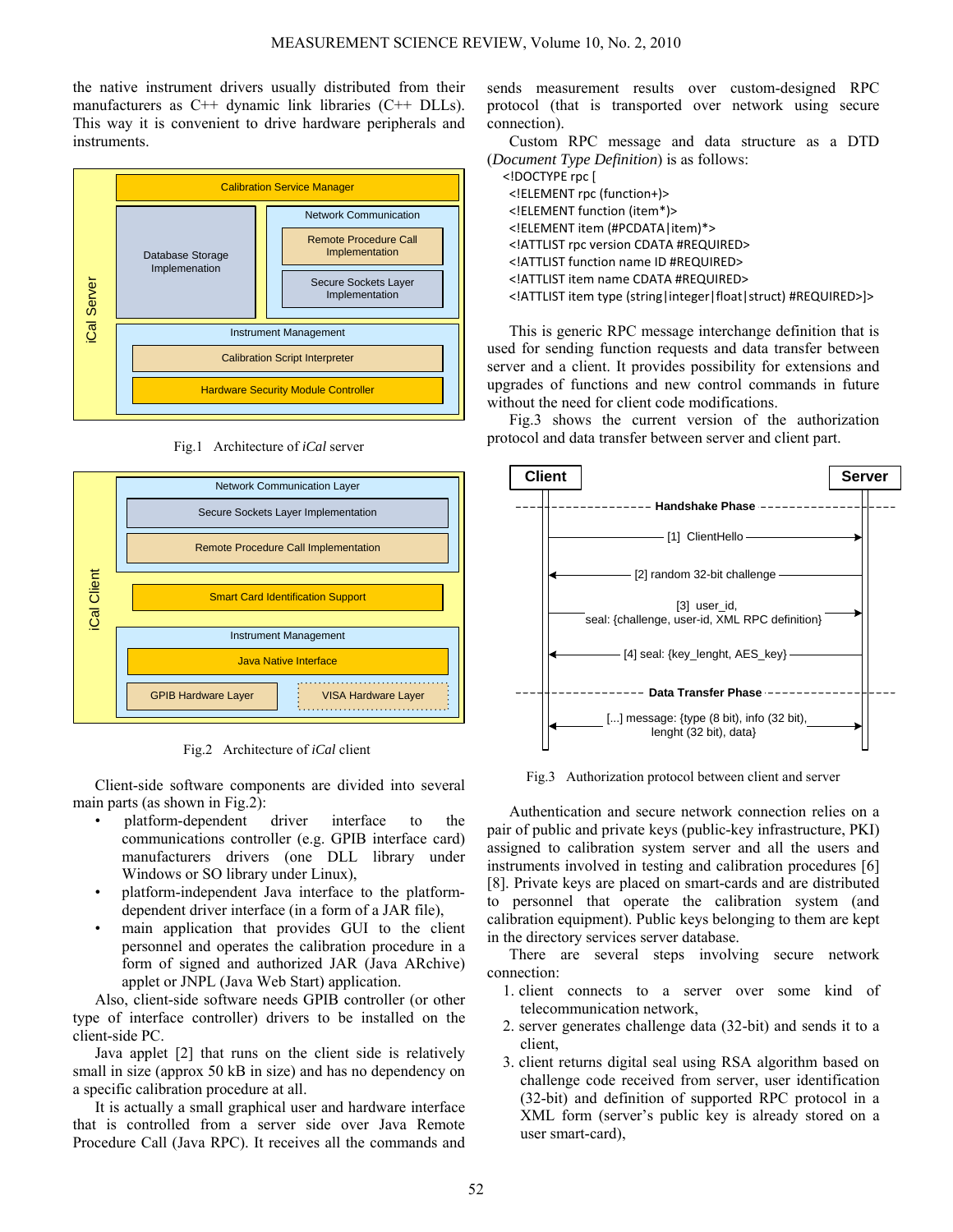4. server checks received information – if a user is successfully authenticated, another seal is generated with AES (*Advanced Encryption Standard*) key information. AES encryption protocol is used for symmetrical encryption of all the transferred data in a calibration session.

Instrument and calibration management programs are created based on manufacturers programming manuals of each instrument and are dynamically loaded on the server side according to the connected equipment and instruments on the client side.

These programs are used to generate client-side instrument commands and interpret returned data. Instrument management layer assures transport of commands, control messages and data to the connected measurement equipment. The whole core of the software application (client-side program component and instrument drivers) resides permanently on the server. This way, there is no need to install any special software tool on a client PC, except for a Java Virtual Machine runtime (JVM) and placing two files mentioned above into operating system directories (which is done automatically during the start-up of a client-side application), providing thin-client application architecture safety for the whole calibration system.

All the control information, calibration results and raw measurement data between server and client side is sent using TCP/IP protocols (usually Internet or some type of private network) to the Calibration Service Provider (CSP) laboratory, where they are stored in a database. These results are also stored on a client-side control PC or, if possible, in a TU memory.

As soon as the TU and control PC return to the CSP, the data received through the Internet is compared with the one stored on the control PC and/or TU. If both sources of calibration data are identical and the TU is within its specifications, the laboratory issues the calibration certificate of the calibrated device that can be then delivered to the client.

#### *3.1. Hardware security issues of remote calibration*

There is a potential problem, usually neglected or ignored because of insufficient understanding, but requiring much consideration. It is the communication between client-side PC and other instruments, for example over the often used IEEE 488 – GPIB interface. Since this protocol has no built-in security elements and was not designed to support integrity, encryption and confident transmission, communication over this media is endangered.

The main risk points of unauthorized access and alteration of the calibration system are the data (e.g. GPIB) connections between the client-side PC and CSE and UUT.

For example, someone can use specially designed software components to listen to and intercept GPIB commands and data transmissions, altering them, everything leading to forged calibration data.

The standard IEC 60488-2 [7] defines a set of commands that every measurement instrument should implement. One of the mandatory commands is "\*IDN?" that implements identification query of every device over the GPIB system interface. Every instrument should respond to this command with the following information:

- full manufacturer name,
- instrument model.
- serial number,
- firmware version or equivalent data.

With this information calibration software could get enough information to uniquely identify, to be able to self adopt and distinguish instruments and other connected equipment to the GPIB bus.

Unfortunately, there are a lot of digital instruments in use that have the GPIB interface installed, but with very limited firmware implementation of "\*IDN?" command. For example, a lot of digital multimeters on the market respond to this command with no identification data at all, but with current measured data values.

Another serious problem occurs in a situation when a large number of instruments are remotely calibrated. One could, by chance or intentionally, mix up instruments or place the same instrument in the calibration process several times, leading to an invalid calibration certificate.

In these cases, from the obvious reasons, it is not possible to leave preparations for remote on-site calibration to the client laboratory staff, thus limiting remote-enabled calibration process advantages.

To minimize such possibilities, at least the information between CSE and client-side PC should be encrypted. The decryption process would then be performed within the CSE.

Also, the measurement connection between UUT and CSE can be compromised. As an example, there is no way how to prevent possible connection of the multimeter inputs to some other voltage source able to generate voltage levels that could potentially lead to false positive testing results.

These risks may be lowered if the surveillance camera is used (when appropriate). It could provide some kind of visual control for the equipment involved in the calibration process.

#### *3.2. Model of hardware security module*

As shown above, currently the GPIB, as a frequently used protocol for interconnection and control of measuring instruments, but also other communication interfaces and protocols does not support basic security techniques such as:

- authentication,
- integrity,
- confidentiality,
- nonrepudiation and
- access control

of all the data and instruments involved in a measurement process.

This leads to a number of problems regarding remote testing and calibration of instruments.

The GPIB is basically a simple plain-text message protocol with no security services implemented. It allows any form of passive and active eavesdropping where it is possible to track or even intercept and change existing or inject new messages transferred between measuring instrument and a PC that controls the calibration process. It is also possible to impersonate another or existing measuring instrument and return invalid or forged measuring results.

Of course, this is not the case in a regular calibration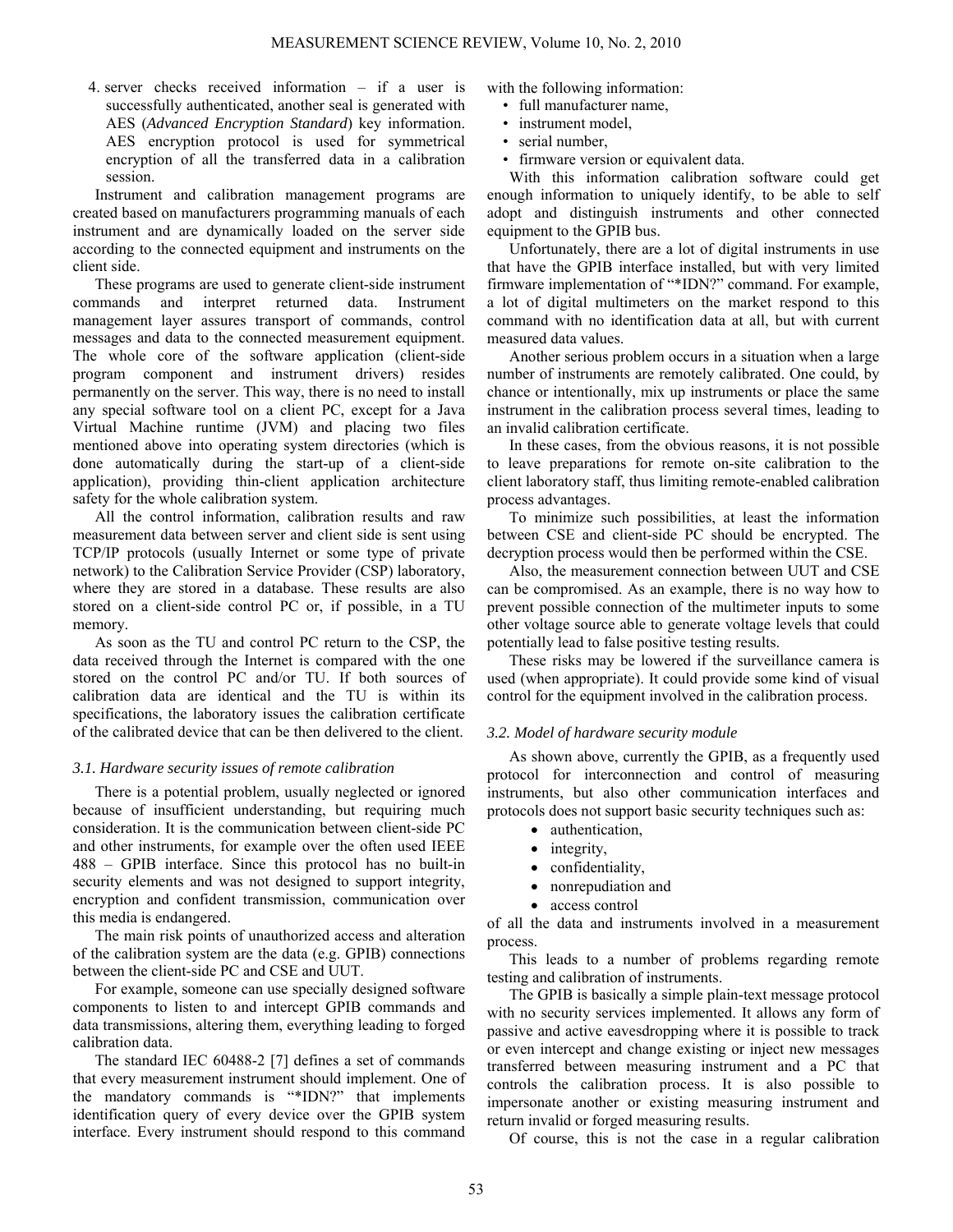laboratory where all the measurement procedures are done under total control of the laboratory staff. But, in a case of remote testing and calibration, someone with (financial?) motivation, enough experience and appropriate hardware could make the above-mentioned attack leading to an invalid calibration certificate.

The main aim for the proposed generic system for remote testing and calibration is to solve these open questions.

Beside the client and server software components that include the abovementioned common security mechanisms, a special hardware security module (HSM) was designed as a prototype model for possible future GPIB protocol updates.

The block diagram of the HSM module is shown in Fig.4. The basic idea was to upgrade the current version of GPIB protocol used for needed security services. As it was not possible to modify firmware of existing measurement instruments, an additional device was developed. It serves as an interface between an existing GPIB interface integrated in a measuring instrument and a GPIB bus used for connection to the calibration controlling PC. It is uses the described HSM paired with client software running on the PC that is able to transfer encrypted GPIB data from server side.

To be able to fulfill its purpose, the HSM is supposed to be connected and sealed to the GPIB interface of a measuring instrument. In this case, it is possible to regard HSM as a part of an instrument. Second GPIB port is connected to the GPIB bus interfacing other instruments and PC that controls the calibration process. HSM is able to pass-through regular GPIB traffic, but it also implements an expanded set of new GPIB commands providing encryption of traffic between instrument and PC. These commands are used during the test or calibration process using *iCal* system.

The HSM is based on an ATMEL ATMega128 8-bit microcontroller (MCU) with additional components linked to the GPIB interface.

Implemented algorithms for symmetrical and asymmetrical encryption/decryption are based on Atmel AVR *AVRCrypto* library available from [9].

The current prototype of an HSM described here has a pair

of public-private keys stored in its internal program memory.

This is a potential security risk as it is possible to read the microcontroller's memory contents, thus the private key content (but the private key must remain secret, not known to anyone). This should be solved in future revisions of the HSM, placing key pairs on a smart-card or similar highlysecured environment.



Fig.4 Block diagram of the HSM module



Fig.5 Data transfer between PC and measuring instrument equipped with HSM card